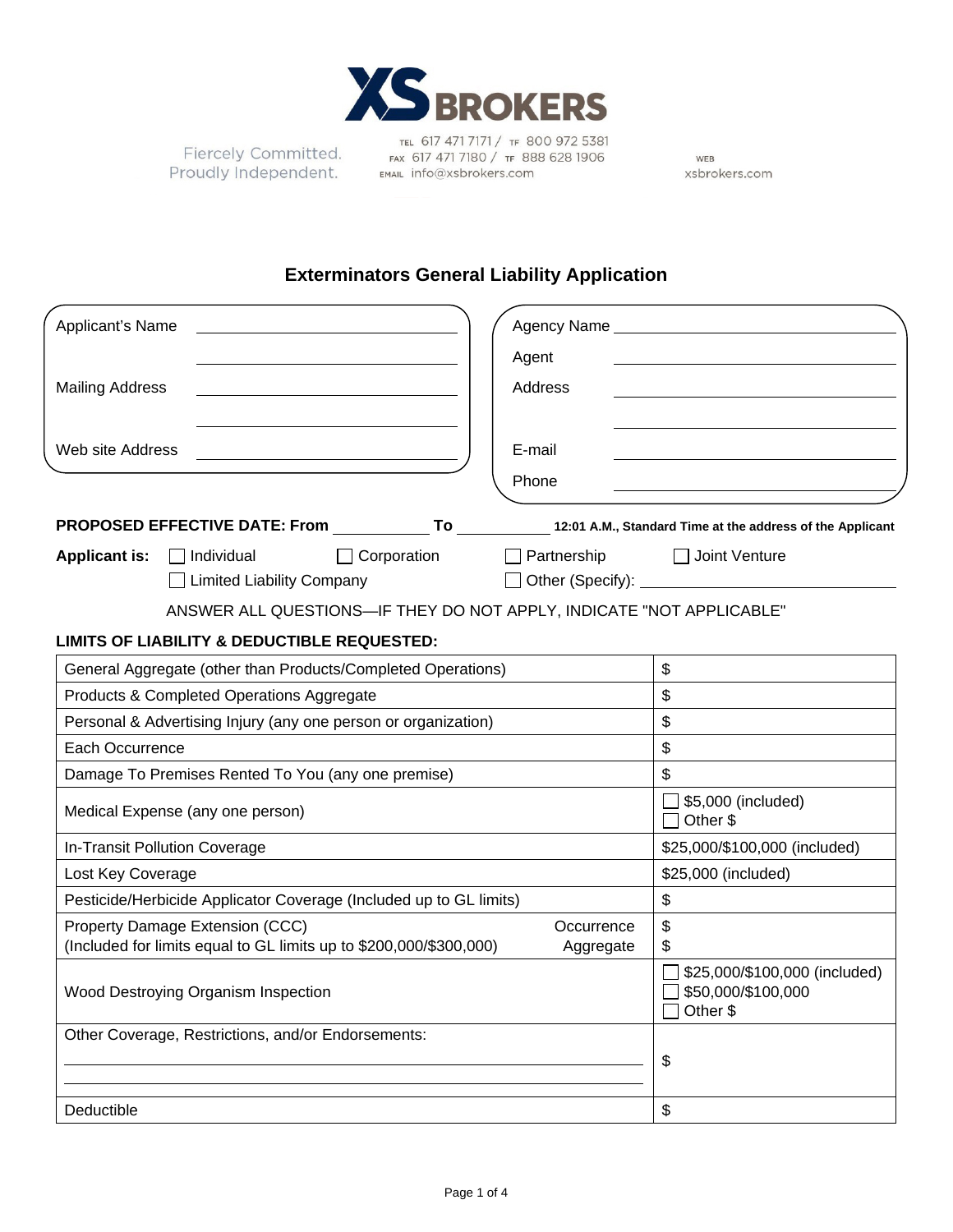### **1. Location Of Operations:**

| <b>Street Address &amp; City</b> | <b>State</b> | <b>License Number</b> |
|----------------------------------|--------------|-----------------------|
| same as mailing address          |              |                       |
| <u>.</u>                         |              |                       |
| 3.                               |              |                       |

**2. How long has applicant been in business?** years Full-time Part-time

### **3. Employee Data:**

| Category       | <b>Number</b> |
|----------------|---------------|
| Owner(s) only  |               |
| Exterminators: |               |
| Full-time      |               |
| Part-time      |               |
| <b>Total</b>   |               |

# **4. Does applicant subcontract work?** .......................................................................................................... Yes No

If yes: Annual subcontract cost: \$ Type of work subcontracted: Are Certificates of Insurance obtained? ....................................................................................... Yes No Minimum limits that subcontractors are required to carry:

### **5. Description Of Operations:**

| <b>Operation</b>                                                                                                                          | <b>Sales</b>       | Percentage<br>of Operation |
|-------------------------------------------------------------------------------------------------------------------------------------------|--------------------|----------------------------|
| Termite Inspections without Treatment (do not include sales for renewal inspec-<br>tions where a previous treatment by you has been done) | $\mathfrak{L}$     | $\%$                       |
| Termite Treatment and Renewal Inspections                                                                                                 | \$                 | %                          |
| Carpentry (Payroll: \$                                                                                                                    | \$                 | $\%$                       |
| Exterminating-Residential<br>Commercial                                                                                                   | \$<br>\$           | %<br>$\%$                  |
| Fumigation-Residential<br>Commercial                                                                                                      | \$<br>\$           | $\%$<br>%                  |
| Crop Dusting or Spraying                                                                                                                  | \$                 | $\%$                       |
| Tenting                                                                                                                                   | \$                 | %                          |
| Highway Right of Way Maintenance                                                                                                          | $\mathfrak{S}$     | %                          |
|                                                                                                                                           | \$                 | $\%$                       |
| <b>Total Sales</b>                                                                                                                        | $\mathbf{\hat{s}}$ | 100%                       |
| 6.                                                                                                                                        |                    |                            |
| 7.                                                                                                                                        |                    |                            |
| 8.                                                                                                                                        |                    |                            |
|                                                                                                                                           |                    |                            |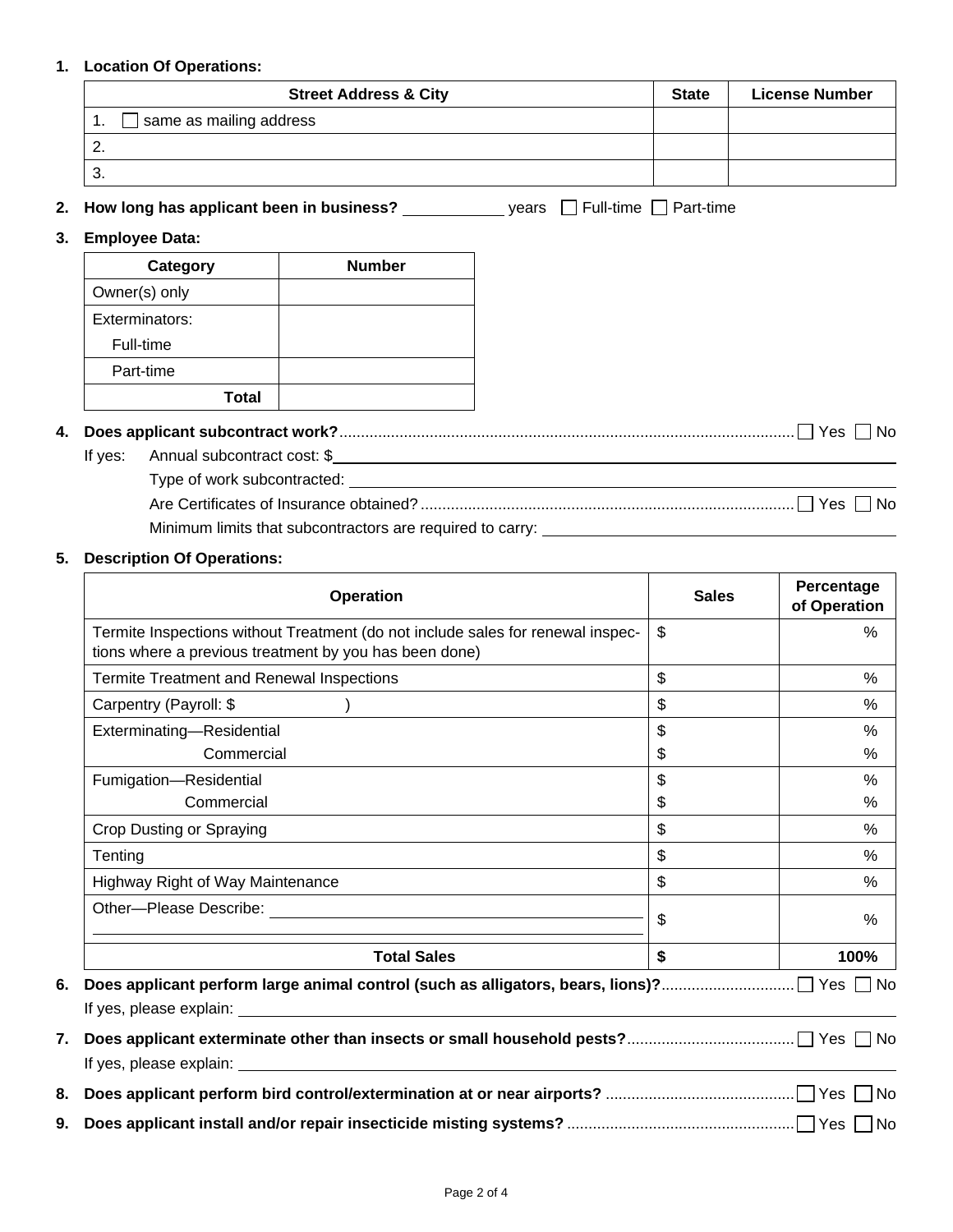| 10. |                                                                                                                                                                                                                                      |  |  |  |  |
|-----|--------------------------------------------------------------------------------------------------------------------------------------------------------------------------------------------------------------------------------------|--|--|--|--|
| 11. | If yes, describe: <u>example and the set of the set of the set of the set of the set of the set of the set of the set of the set of the set of the set of the set of the set of the set of the set of the set of the set of the </u> |  |  |  |  |
| 12. |                                                                                                                                                                                                                                      |  |  |  |  |
| 13. |                                                                                                                                                                                                                                      |  |  |  |  |
| 14. |                                                                                                                                                                                                                                      |  |  |  |  |
| 15. |                                                                                                                                                                                                                                      |  |  |  |  |
| 16. | During the past three years, has any company ever canceled, declined or refused to issue simi-                                                                                                                                       |  |  |  |  |
| 17. | Does risk engage in the generation of power, other than emergency back-up power, for their                                                                                                                                           |  |  |  |  |
|     |                                                                                                                                                                                                                                      |  |  |  |  |
| 18. | Does applicant have other business ventures for which coverage is not requested? 了 Yes □ No<br>If yes, please explain and advise where insured:                                                                                      |  |  |  |  |

**19. Prior Insurance And Loss History:** Indicate all claims or losses (regardless of fault and whether or not insured) or occurrences that may give rise to claims for the prior three years  $\Box$  Check if no losses in the last three years.

| Year | Company | Policy No. | Premium | Date of<br><b>Loss</b> | <b>Losses</b><br><b>Paid/Reserved</b> | <b>Loss Description</b> |
|------|---------|------------|---------|------------------------|---------------------------------------|-------------------------|
|      |         |            |         |                        |                                       |                         |
|      |         |            |         |                        |                                       |                         |
|      |         |            |         |                        |                                       |                         |
|      |         |            |         |                        |                                       |                         |

### **20. Additional Insured Information:**

| <b>Name</b> | <b>Address</b> |
|-------------|----------------|
|             |                |
|             |                |
|             |                |
|             |                |

This application does not bind the applicant nor the Company to complete the insurance, but it is agreed that the information contained herein shall be the basis of the contract should a policy be issued.

**FRAUD WARNING:** Any person who knowingly and with intent to defraud any insurance company or other person files an application for insurance or statement of claim containing any materially false information or conceals for the purpose of misleading, information concerning any fact material thereto commits a fraudulent insurance act, which is a crime and subjects such person to criminal and civil penalties. **Not applicable in Nebraska, Oregon and Vermont.**

**NOTICE TO COLORADO APPLICANTS:** It is unlawful to knowingly provide false, incomplete, or misleading facts or information to an insurance company for the purpose of defrauding or attempting to defraud the company. Penalties may include imprisonment, fines, denial of insurance, and civil damages. Any insurance company or agent of an insurance company who knowingly provides false, incomplete, or misleading facts or information to a policy holder or claimant for